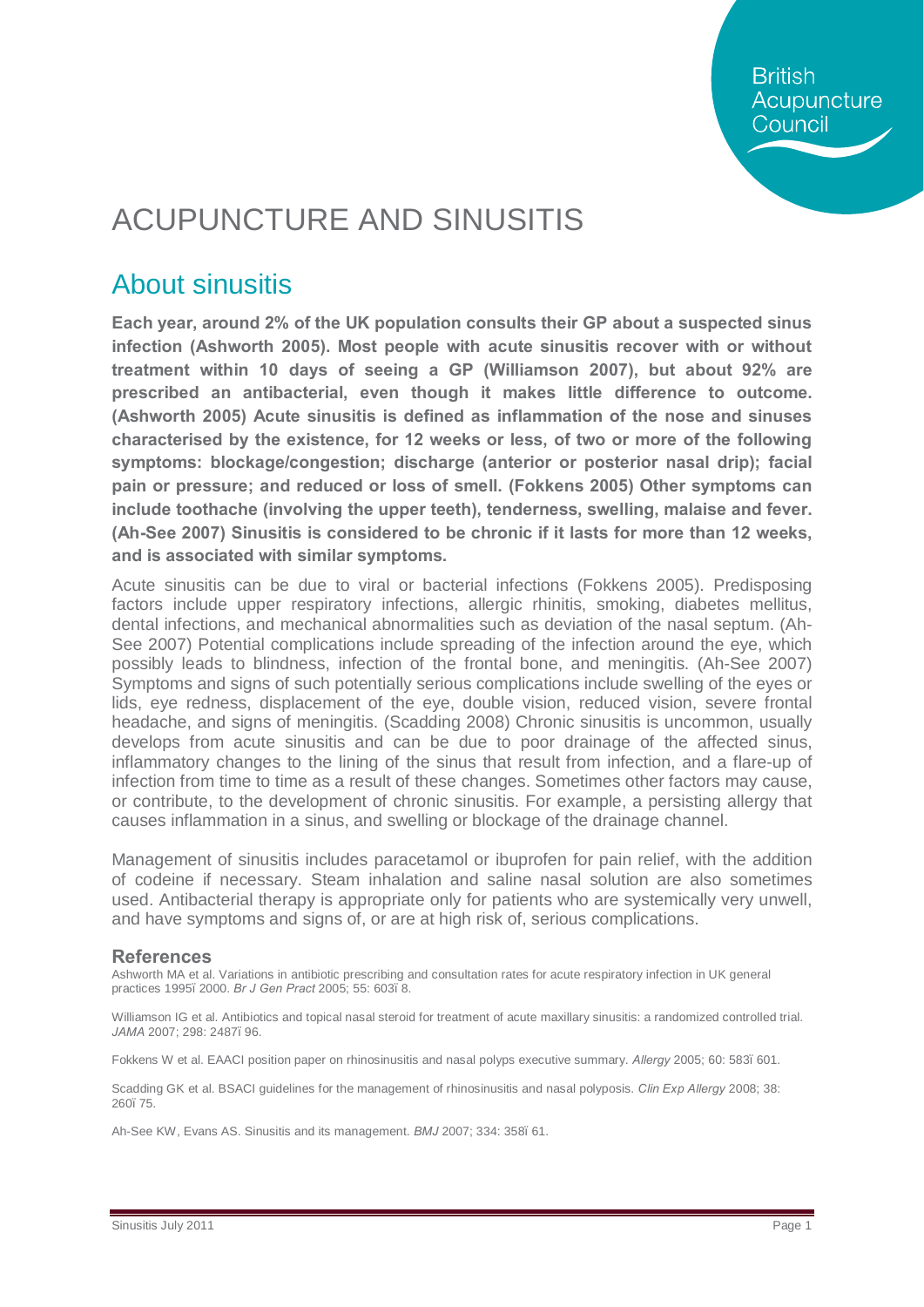### How acupuncture can help

Evidence from randomised controlled trials suggests that acupuncture may help relieve symptoms of sinusitis such as nasal congestion (Sertel 2009), though it may not be as effective as conventional medication (Rossberg 2005; Stavem 2008). However, research is very limited and more high-quality randomised controlled trials are needed to assess the effectiveness of acupuncture for sinusitis (see Table below)

In general, acupuncture is believed to stimulate the nervous system and cause the release of neurochemical messenger molecules. The resulting biochemical changes influence the body's homeostatic mechanisms, thus promoting physical and emotional well-being. Stimulation of certain acupuncture points has been shown to affect areas of the brain that are known to reduce sensitivity to pain and stress (Hui 2010)

Acupuncture may help to relieve pain and congestion in people with sinusitis by:

- · increasing endorphins (Han 2004) and neuropeptide Y levels (Lee 2009), which can help to combat negative affective states;
- · stimulating nerves located in muscles and other tissues, which leads to release of endorphins and other neurohumoral factors, and changes the processing of pain in the brain and spinal cord (Pomeranz, 1987; Zhao 2008; Cheng 2009);
- · reducing inflammation, by promoting release of vascular and immunomodulatory factors (Zijlstra 2003; Kavoussi 2007);
- · enhancing natural killer cell activities and modulating the number and ratio of immune cell types (Kawakita 2008);
- increasing local microcirculation (Komori 2009), which aids dispersal of swelling.

### About traditional acupuncture

Acupuncture is a tried and tested system of traditional medicine, which has been used in China and other eastern cultures for thousands of years to restore, promote and maintain good health. Its benefits are now widely acknowledged all over the world and in the past decade traditional acupuncture has begun to feature more prominently in mainstream healthcare in the UK. In conjunction with needling, the practitioner may use techniques such as moxibustion, cupping, massage or electro-acupuncture. They may also suggest dietary or lifestyle changes.

Traditional acupuncture takes a holistic approach to health and regards illness as a sign that the body is out of balance. The exact pattern and degree of imbalance is unique to each individual. The traditional acupuncturist ts skill lies in identifying the precise nature of the underlying disharmony and selecting the most effective treatment. The choice of acupuncture points will be specific to each patientos needs. Traditional acupuncture can also be used as a preventive measure to strengthen the constitution and promote general well-being.

An increasing weight of evidence from Western scientific research (see overleaf) is demonstrating the effectiveness of acupuncture for treating a wide variety of conditions. From a biomedical viewpoint, acupuncture is believed to stimulate the nervous system, influencing the production of the body open munication substances - hormones and neurotransmitters. The resulting biochemical changes activate the body's self-regulating homeostatic systems, stimulating its natural healing abilities and promoting physical and emotional well-being.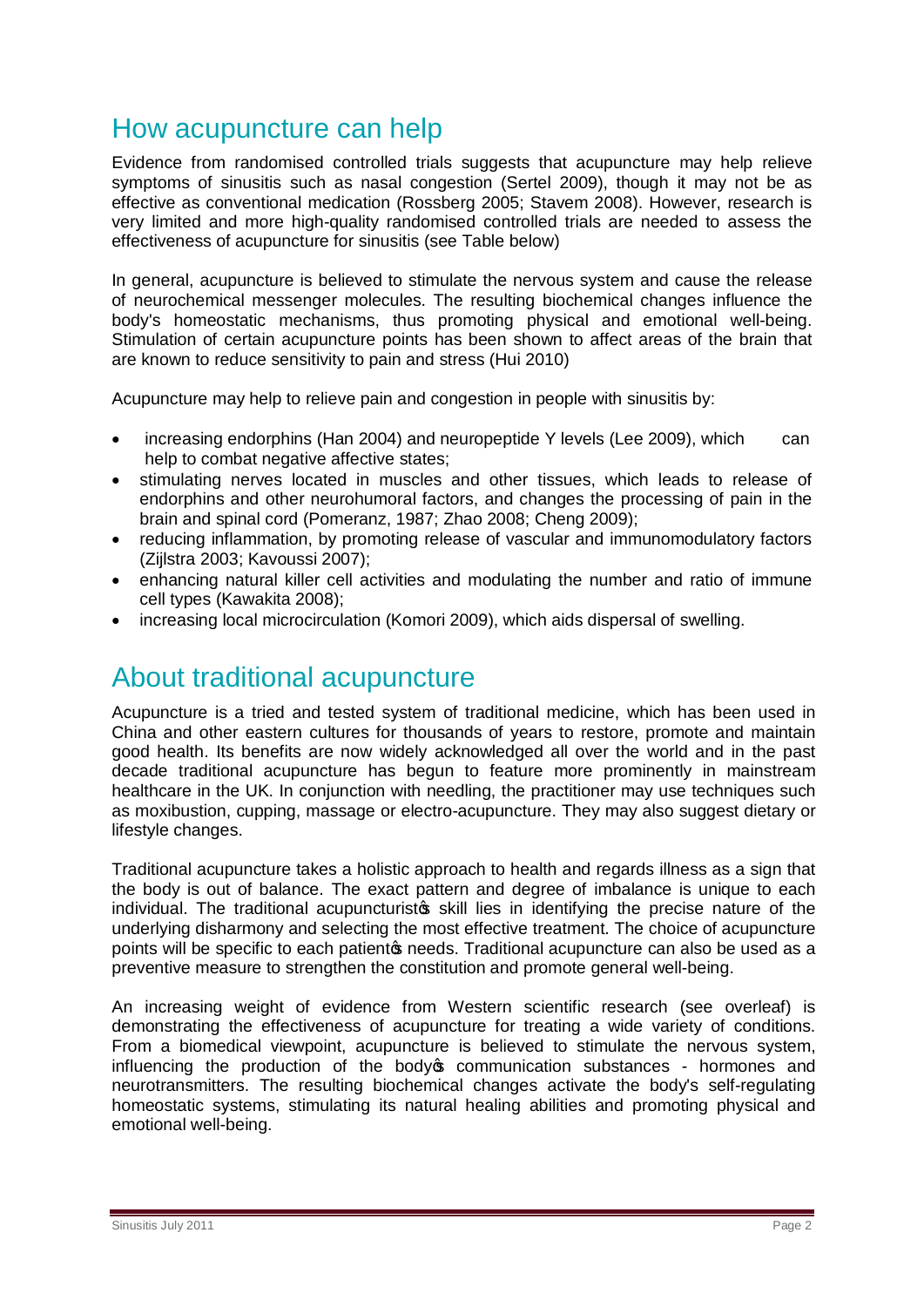## About the British Acupuncture Council

With over 3000 members, the British Acupuncture Council (BAcC) is the UK® largest professional body for traditional acupuncturists. Membership of the BAcC guarantees excellence in training, safe practice and professional conduct. To find a qualified traditional acupuncturist, contact the BAcC on 020 8735 0400 or visit [www.acupuncture.org.uk](http://www.acupuncture.org.uk/)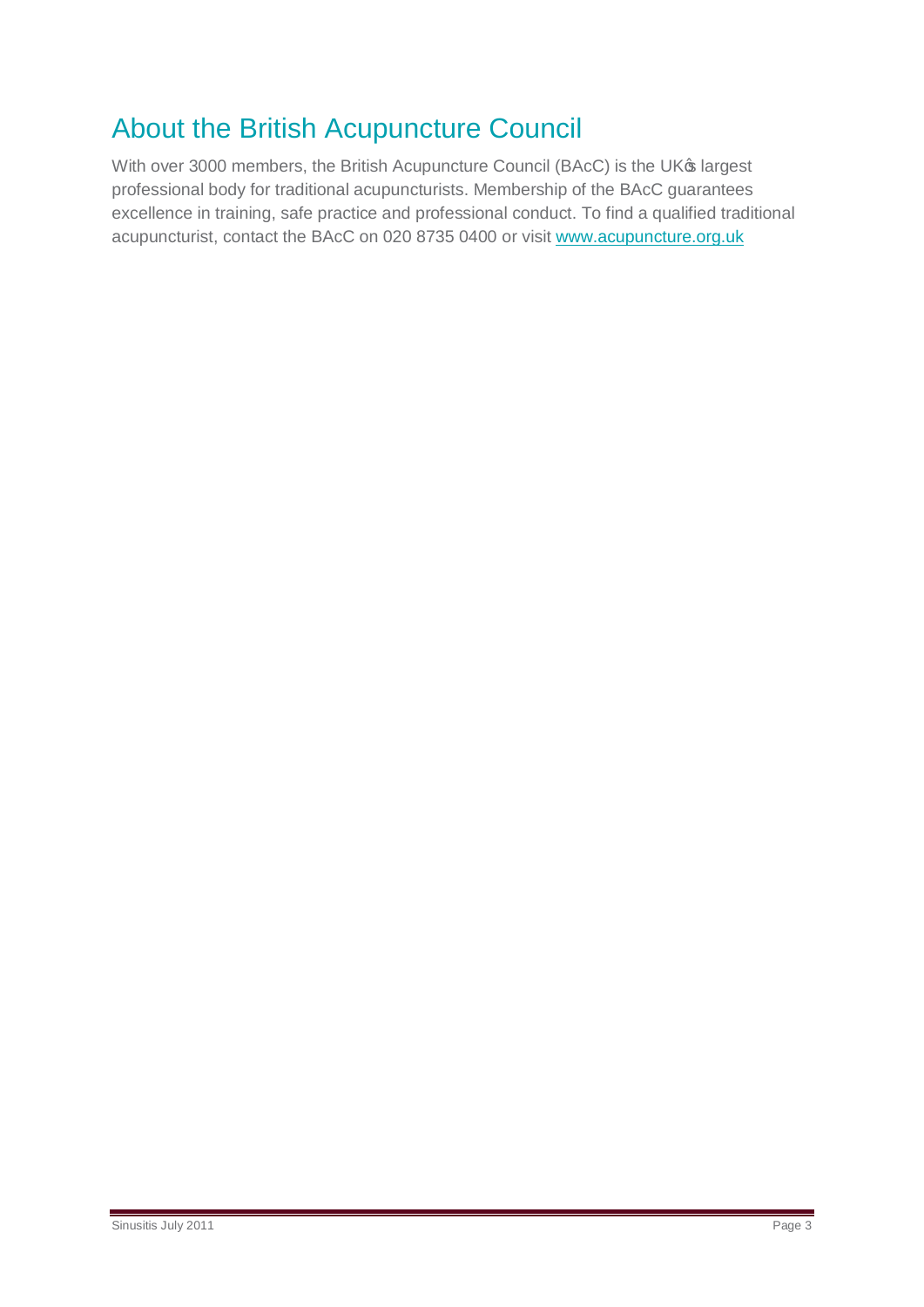# ACUPUNCTURE AND SINUSITIS

## The evidence

**Research Conclusion Randomised controlled trials**  Sertel S et al. Acupuncture for nasal congestion: A prospective, randomized, double-blind, placebo-controlled clinical pilot study. *American Journal of Rhinology and Allergy* 2009; 23: e23-  $P^2$ A randomised controlled trial that compared acupuncture according to Traditional Chinese Medicine (TCM) with sham acupuncture in 24 patients with a history of nasal congestion due to hypertrophic inferior turbinates or chronic sinusitis without polyposis. They were asked to score the severity of their nasal congestion on a visual analogue scale (VAS). Nasal airflow (NAF) was measured by using active anterior rhinomanometry (ARM). VAS and NAF were scored and measured before and 15 and 30 minutes after acupuncture. Sham acupuncture

showed a significant improvement in VAS and a deterioration of NAF, while TCM acupuncture showed highly significant improvements in both VAS and NAF. The researchers found that TCM acupuncture improved NAF and VAS significantly over time. Rossberg E et al. [Comparison of](http://ovidsp.tx.ovid.com/sp-3.2.4b/ovidweb.cgi?&S=MALIFPPODODDOBNHNCDLNAIBDJDJAA00&Complete+Reference=S.sh.49%7c69%7c1)  [traditional Chinese acupuncture,](http://ovidsp.tx.ovid.com/sp-3.2.4b/ovidweb.cgi?&S=MALIFPPODODDOBNHNCDLNAIBDJDJAA00&Complete+Reference=S.sh.49%7c69%7c1)  [minimal acupuncture at non-acupoints](http://ovidsp.tx.ovid.com/sp-3.2.4b/ovidweb.cgi?&S=MALIFPPODODDOBNHNCDLNAIBDJDJAA00&Complete+Reference=S.sh.49%7c69%7c1)  [and conventional treatment for chronic](http://ovidsp.tx.ovid.com/sp-3.2.4b/ovidweb.cgi?&S=MALIFPPODODDOBNHNCDLNAIBDJDJAA00&Complete+Reference=S.sh.49%7c69%7c1)  [sinusitis.](http://ovidsp.tx.ovid.com/sp-3.2.4b/ovidweb.cgi?&S=MALIFPPODODDOBNHNCDLNAIBDJDJAA00&Complete+Reference=S.sh.49%7c69%7c1) *Complementary Therapies in Medicine* 2005; 13: 4-10. Stavem K et al. Health-related quality of life in a trial of acupuncture, sham acupuncture and conventional treatment for chronic sinusitis. *BMC Res Notes* 2008;1:37. A randomised controlled trial that compared TCM acupuncture, minimal acupuncture at non-acupoints and conventional treatment (i.e. antibiotics, corticosteroids, 0.9% sodium chloride solution, and local decongestants) for chronic sinusitis in 65 patients. Only the conventional treatment group showed significant improvements in sinus soft tissue swelling (CT scan) or health-related quality of life (HRQoL). Conventional treatment also produced larger positive trends for sinusitis symptom score (4.8 v 2.4 for TCM acupuncture and 1.7 for sham). The researchers concluded that sinus soft tissue swelling was reduced in the conventional treatment group over 4 weeks, and HRQoL improved over 12 weeks, and that there was no significant difference between conventional medication and TCM acupuncture. They also concluded that there was no clear evidence of the superiority of one treatment over another on short-term HRQoL outcomes.

#### **Survey**

| Pletcher SD et al. Use of acupuncture in<br>the treatment of sinus and nasal<br>symptoms: Results of a practitioner<br>survey. American Journal of Rhinology<br>2006; 20: 235-7. | A survey that mailed regional licensed acupuncturists (1,516) in the<br>USA about the use of acupuncture and chronic sinus and nasal<br>symptoms. Three hundred thirty-one surveys (22%) were returned.<br>Ninety-nine percent of those who returned surveys reported treating<br>patients with chronic sinus and nasal symptoms. On a five-point scale,<br>the mean perceived efficacy for the overall treatment of chronic sinus<br>and nasal symptoms was 4.2. The mean cost of an acupuncture<br>treatment course for chronic sinus and nasal symptoms was calculated<br>to be \$730.00. The researchers concluded that complementary<br>medicine practitioners frequently use acupuncture in the treatment of<br>patients with chronic sinus and nasal symptoms and that, although<br>practitioners report good efficacy using acupuncture to treat such<br>patients, quantitative data are needed to substantiate these self-<br>reports. |
|----------------------------------------------------------------------------------------------------------------------------------------------------------------------------------|-------------------------------------------------------------------------------------------------------------------------------------------------------------------------------------------------------------------------------------------------------------------------------------------------------------------------------------------------------------------------------------------------------------------------------------------------------------------------------------------------------------------------------------------------------------------------------------------------------------------------------------------------------------------------------------------------------------------------------------------------------------------------------------------------------------------------------------------------------------------------------------------------------------------------------------------------|
| Research on mechanisms for<br>acupuncture                                                                                                                                        |                                                                                                                                                                                                                                                                                                                                                                                                                                                                                                                                                                                                                                                                                                                                                                                                                                                                                                                                                 |
| $L$ $V$ $\overline{V}$ at all Agunungtura, the limbig                                                                                                                            | A paper that discusses research abouting that counumeture mabilises                                                                                                                                                                                                                                                                                                                                                                                                                                                                                                                                                                                                                                                                                                                                                                                                                                                                             |

Hui KK et al. Acupuncture, the limbic system, and the anticorrelated networks of the brain. *Auton Neurosci* 2010; 157:

A paper that discusses research showing that acupuncture mobilises the functionally anti-correlated networks of the brain to mediate its actions, and that the effect is dependent on the psychophysical response. The research used functional magnetic resonance imaging studies of healthy subjects to show that acupuncture stimulation evokes deactivation of a limbic-paralimbic-neocortical network, which encompasses the limbic system, as well as activation of

81-90.